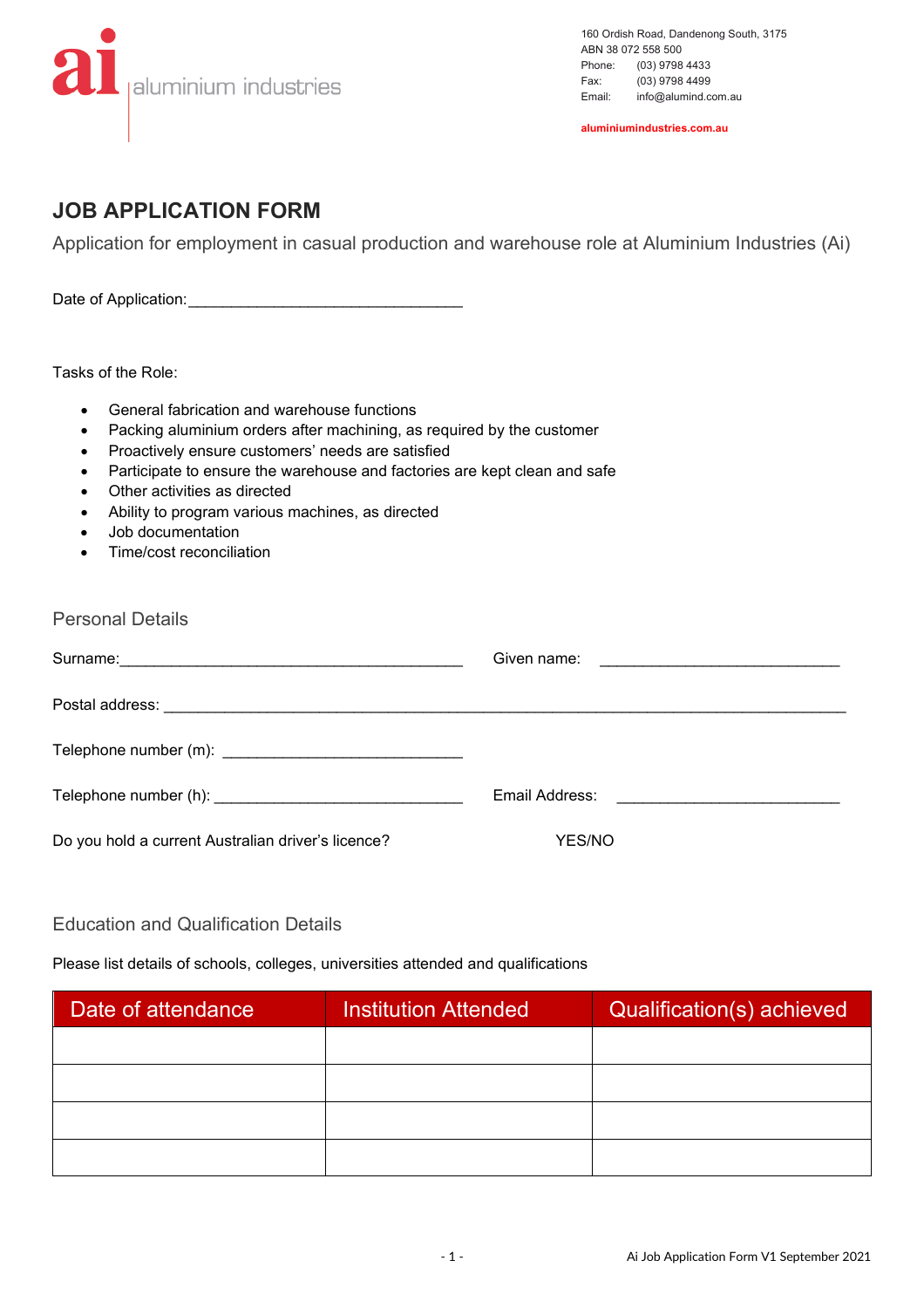

**aluminiumindustries.com.au**

Previous Employment History

Please list details of your last three positions held

| <b>Period of Employment</b> | Name of Employer | <b>Position title</b> |
|-----------------------------|------------------|-----------------------|
|                             |                  |                       |
|                             |                  |                       |
|                             |                  |                       |
|                             |                  |                       |

Please provide details of the basis for your ability to work in Australia (eg Australian citizen, holder of appropriate working visa — provide visa type and number)

\_\_\_\_\_\_\_\_\_\_\_\_\_\_\_\_\_\_\_\_\_\_\_\_\_\_\_\_\_\_\_\_\_\_\_\_\_\_\_\_\_\_\_\_\_\_\_\_\_\_\_\_\_\_\_\_\_\_\_\_\_\_\_\_\_\_\_\_\_\_\_\_\_\_\_\_\_\_\_\_\_\_\_\_\_\_\_\_\_\_\_

\_\_\_\_\_\_\_\_\_\_\_\_\_\_\_\_\_\_\_\_\_\_\_\_\_\_\_\_\_\_\_\_\_\_\_\_\_\_\_\_\_\_\_\_\_\_\_\_\_\_\_\_\_\_\_\_\_\_\_\_\_\_\_\_\_\_\_\_\_\_\_\_\_\_\_\_\_\_\_\_\_\_\_\_\_\_\_\_\_\_\_

\_\_\_\_\_\_\_\_\_\_\_\_\_\_\_\_\_\_\_\_\_\_\_\_\_\_\_\_\_\_\_\_\_\_\_\_\_\_\_\_\_\_\_\_\_\_\_\_\_\_\_\_\_\_\_\_\_\_\_\_\_\_\_\_\_\_\_\_\_\_\_\_\_\_\_\_\_\_\_\_\_\_\_\_\_\_\_\_\_\_\_

## Medical Information

Do you have any health or medical conditions that may affect your ability to perform the requirements of the position?

If you have a pre-existing injury that may be affected by your required duties, you must notify management upon commencement of employment. Failure to notify or hiding a pre-existing injury, which might be affected by the nature of the proposed employment, could result in that injury not being eligible for future compensation claims

If so, please provide the details:

Available Hours

l

Please detail the days and/or hours of the day you are available for shifts with Ai.

 $\overline{a}$ 

 $\ddot{\phantom{a}}$